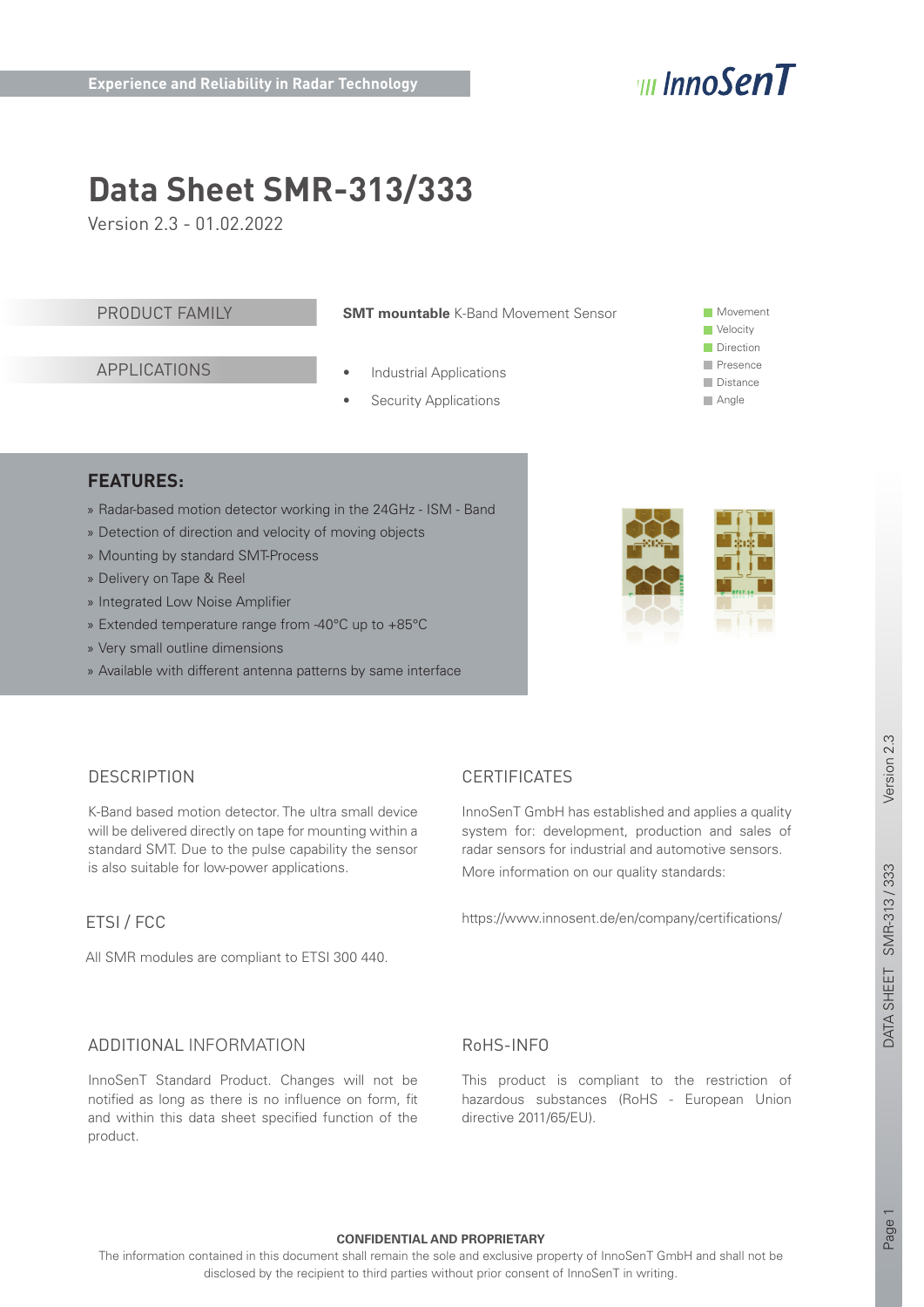

## PARAMETERS

| <b>PARAMETER</b>                       | <b>CONDITIONS</b>            | <b>SYMBOL</b>                                       | <b>MIN</b>   | <b>TYP</b> | <b>MAX</b> | <b>UNITS</b> |
|----------------------------------------|------------------------------|-----------------------------------------------------|--------------|------------|------------|--------------|
| <b>Radar</b>                           |                              |                                                     |              |            |            |              |
| transmit frequency                     | frequency band for US and EU | f                                                   | 24.150       |            | 24.250     | GHz          |
| output power (EIRP)                    |                              | $P_{\text{out}}$                                    |              |            | 12.7       | dBm          |
| IF-Bandwidth (-3dB)                    |                              | B                                                   | $\mathbf{0}$ |            | 1M         | Hz           |
| signal level<br>$(RCS = 0.5m^2 \& 5m)$ | <b>SMR - 313</b>             | $IF_{1/2-SMR-313}$                                  | 60           |            | 250        | µVrms        |
|                                        | SMR - 333                    | $\mathsf{IF}_{\mathsf{1/2}\operatorname{-SMR-333}}$ | 120          |            | 360        | µVrms        |
| noise level                            | 100Hz1kHz                    | $N_{1/2}$                                           |              |            | 20         | µVrms        |
| quadrat. phase imbalance               |                              | $\boldsymbol{\epsilon}_{_{\rm p}}$                  | $-25$        |            | 25         | $\circ$      |
| overall gain                           | SMR - 313                    | $G_{_{OA}}$ - SMR-313                               |              | 24         |            | dB           |
| (conversion gain + antenna gain)       | <b>SMR - 333</b>             | $G_{_{OA + SMR-333}}$                               |              | 29         |            | dB           |

### **Power supply**

| supply voltage | $\mathbf{v}$ $\sim$<br>しし | $\cap$ $\cap$<br>$\cup$ . $\subset$ | $\cap$ $\cap$<br>$\cup$ . $\cup$ | $\sim$<br>∪.4  |    |
|----------------|---------------------------|-------------------------------------|----------------------------------|----------------|----|
| supply current | $\sim$<br>しし              |                                     | $\overline{A}$<br>↵              | 57<br>$\cup$ . | mA |

#### **Environment**

| operating temperature | $\sim$<br>$\cap$     | $-40$ | $+85$ | $\cap$        |
|-----------------------|----------------------|-------|-------|---------------|
| storage temperature   | $\sim$<br><b>STG</b> | $-40$ | $+85$ | $\sim$ $\sim$ |

#### **Mechanical Outlines**

| outline dimensions | compare to schematic on page 5 | height<br>length<br>width | ◡.<br>15.0 | mm |
|--------------------|--------------------------------|---------------------------|------------|----|
|--------------------|--------------------------------|---------------------------|------------|----|

#### **CONFIDENTIAL AND PROPRIETARY**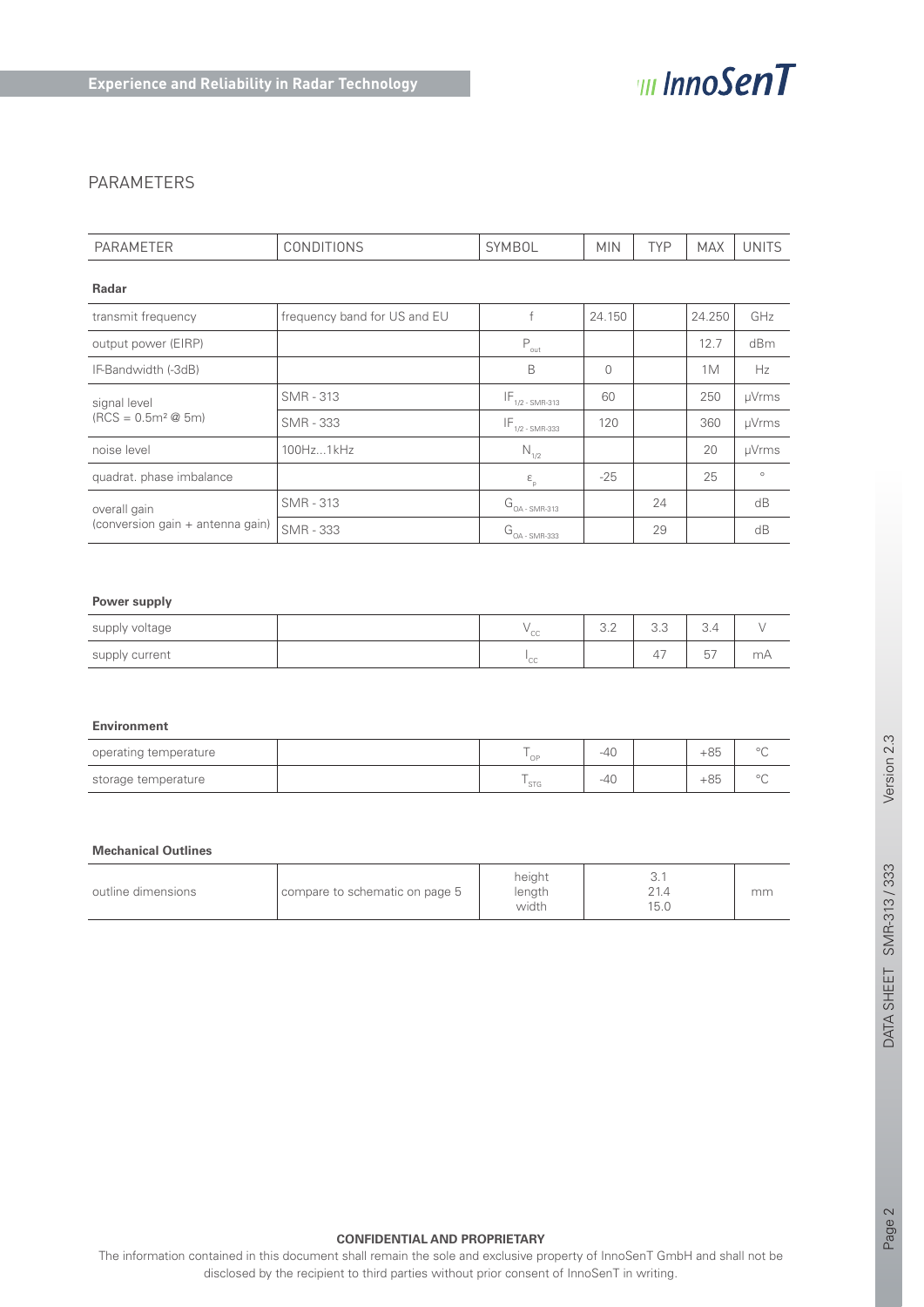# *III InnoSenT*

## ANTENNA PATTERN

System Pattern SMR-313:



System Pattern SMR-333:



Version 2.3

DATA SHEET SMR-313 / 333

#### **CONFIDENTIAL AND PROPRIETARY**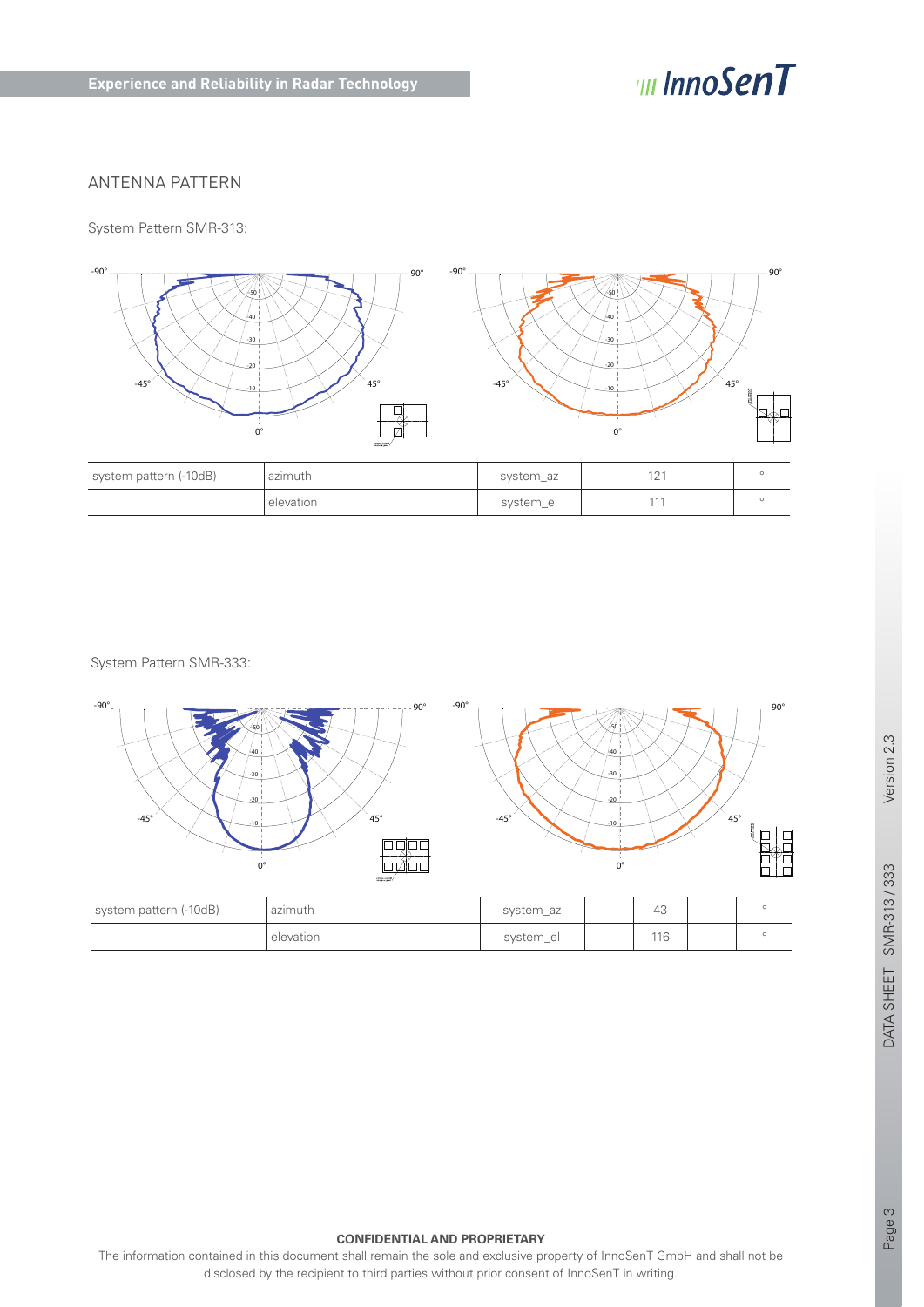

## PULSE SCHEME

In order to use the pulse capability of the SMR the following scheme is recommended to avoid out of band emissions:



## INTERFACE

The sensor provides solder pads for SMT mounting.

| PIN# | <b>DESCRIPTION</b> | IN/OUT | COMMENT                              |
|------|--------------------|--------|--------------------------------------|
|      | d.n.c.             |        | do not connect                       |
| 2    | d.n.c.             |        | do not connect                       |
| 3    | IF <sub>1</sub>    | output | signal I(nphase)                     |
| 4    | IF <sub>2</sub>    | output | signal Q(adrature)                   |
| 5    | enable*            | input  | TX output power enable (active high) |
| 6    | <b>GND</b>         | input  | analog ground                        |
| 7    | $\rm V_{cc}$       | input  | supply voltage                       |
| 8    | d.n.c.             |        | do not connect                       |
| 9    | d.n.c.             |        | do not connect                       |
| 10   | <b>GND</b>         | input  | analog ground                        |

\*the enable has no influence on current consumption rather reduces the TX output power by about 30dB. To save power use a pulse scheme as described on page 3.

enable pin off: 0 - 0.8V

enable pin on: 2 - 3.3V

#### **CONFIDENTIAL AND PROPRIETARY**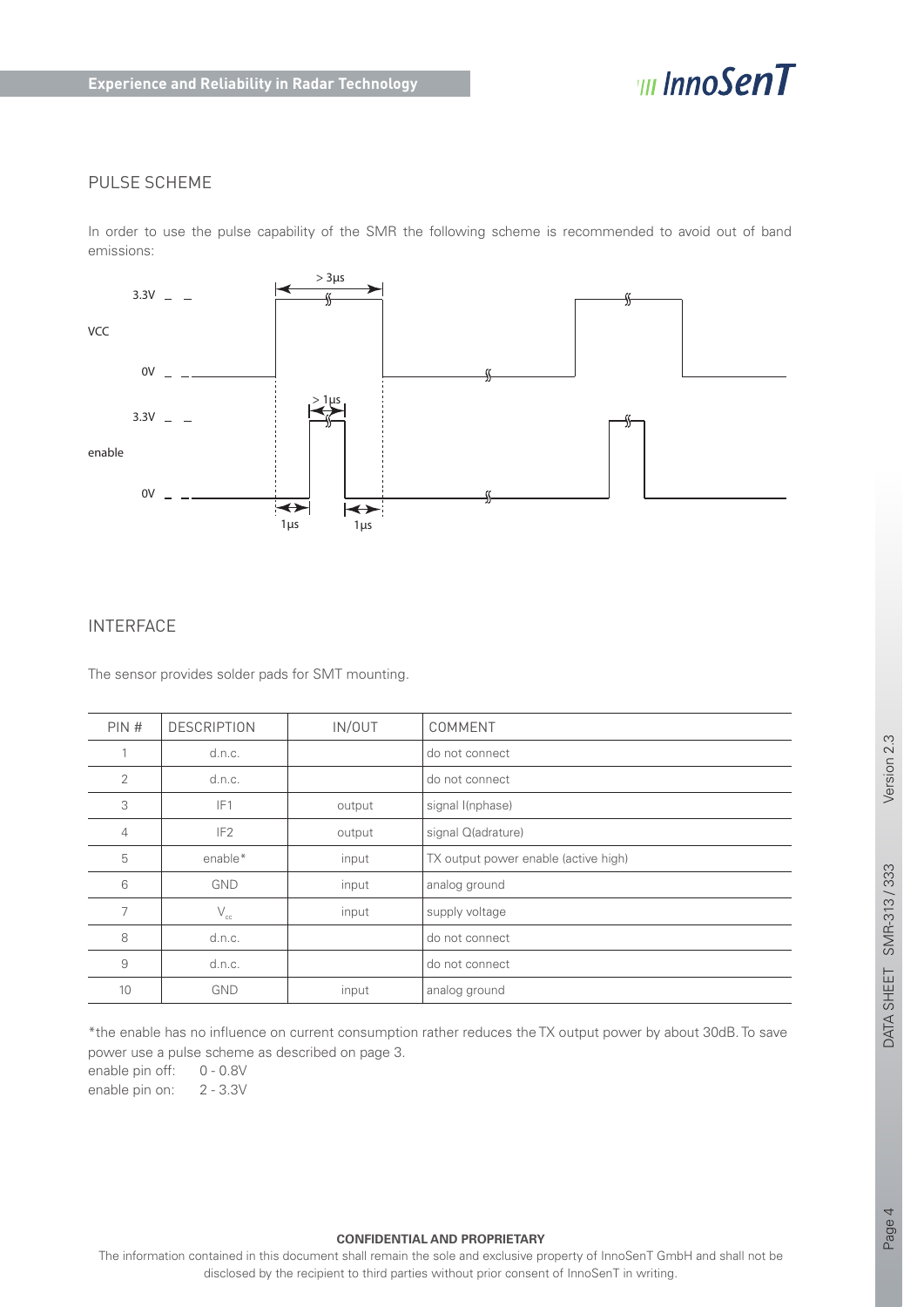

# OUTLINE DIMENSIONS





| <b>VALUES</b> | <b>DESCRIPTION</b>                                              | <b>DIMENSIONS</b>     |
|---------------|-----------------------------------------------------------------|-----------------------|
| А             | hole width                                                      | $1.0~(\pm 0.1)$ mm    |
| B             | SMT Pad depth                                                   | $0.6 (+0 - 0.1)$ mm   |
| C             | SMT Pad width                                                   | $1.5 \ (\pm 0.05)$ mm |
| D             | Pin Pitch                                                       | $2.0 \ (\pm 0.05)$ mm |
| E             | hole depth                                                      | $0.2$ ( $\pm$ 0.1) mm |
| F             | distance from center of pin 1 to board edge $(3.0 \pm 0.25)$ mm |                       |

#### **CONFIDENTIAL AND PROPRIETARY**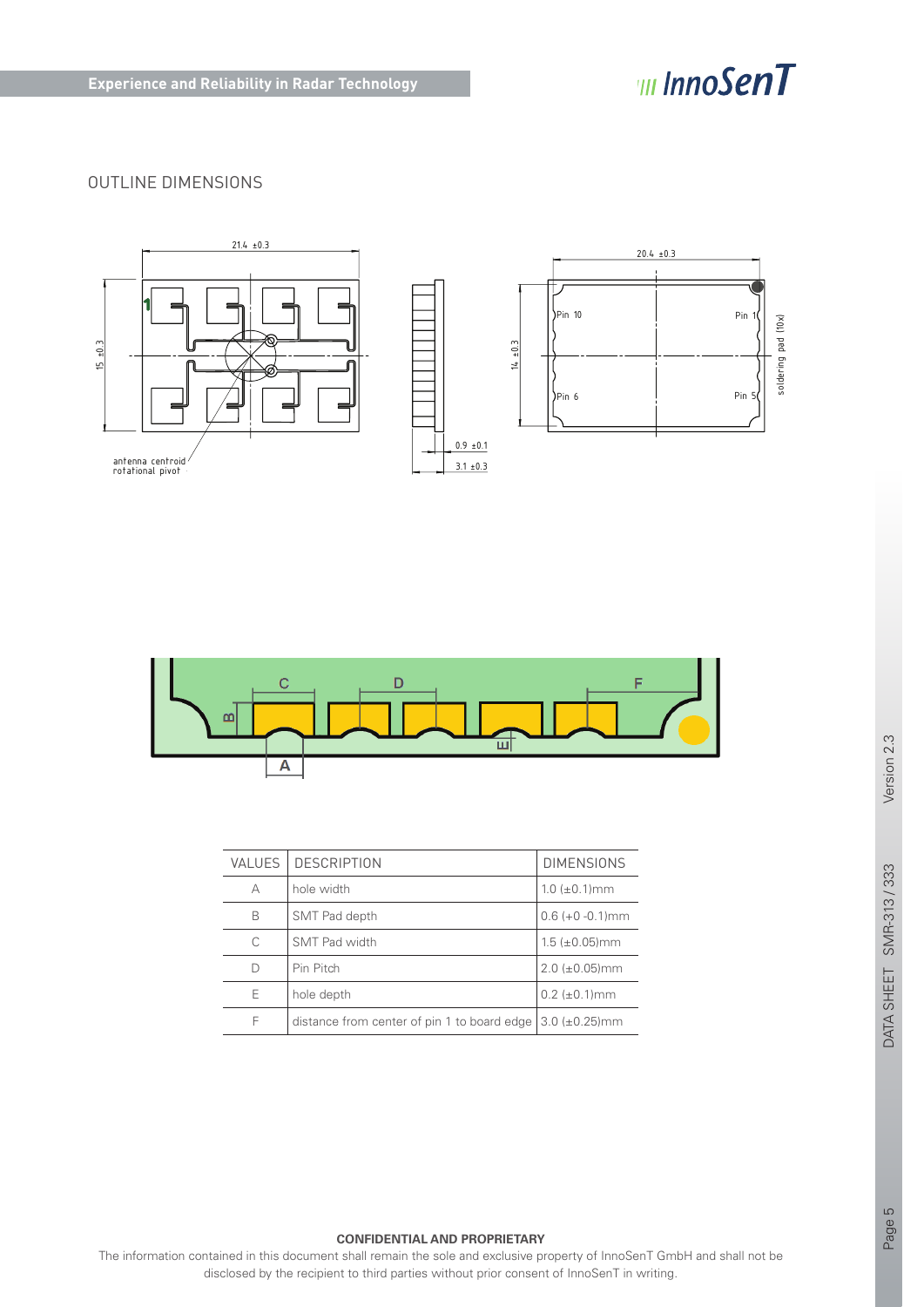# $\Box$  InnoSenT



## SMT GUIDELINES

The SMR device is 100% Pb-free. Therefore, Pb-free solder paste with a Pb-free re flow profile is recommended. Do not use solder paste with active or acid-based flux. To avoid submerging the device in the solder paste, the placement height (Z) of the device on the pick-and-place equipment should be controlled carefully. Optimally, the Z height should be set at one-half the printed solder paste height. Maintaining board flatness (coplanarity) is important in keeping the Z height under control.

If possible use a pick-and-place machine with a visions-alignment system for proper centering on the PCB.

For the soldering process we recommend the following:

- For optimum results the reflow oven should have nitrogen purge (we recommend 1000ppm)
- To avoid damage during assembly solder re flow attachment, follow the guidelines in IPC/JEDEC J-STD-020D.1. The device is qualified at 260 °C re flow. The following figure shows a typical temperature profile for Pb-free (Sn-Ag-Cu or Sn-Ag) solder and the corresponding critical re flow parameters.
- Assemble the SMR within 5 days after opening the packing
- Not assembled SMR must be dried for 500h at 40 degree Celsius; 1% r.H. before repacking in a dry pack.

#### **CONFIDENTIAL AND PROPRIETARY**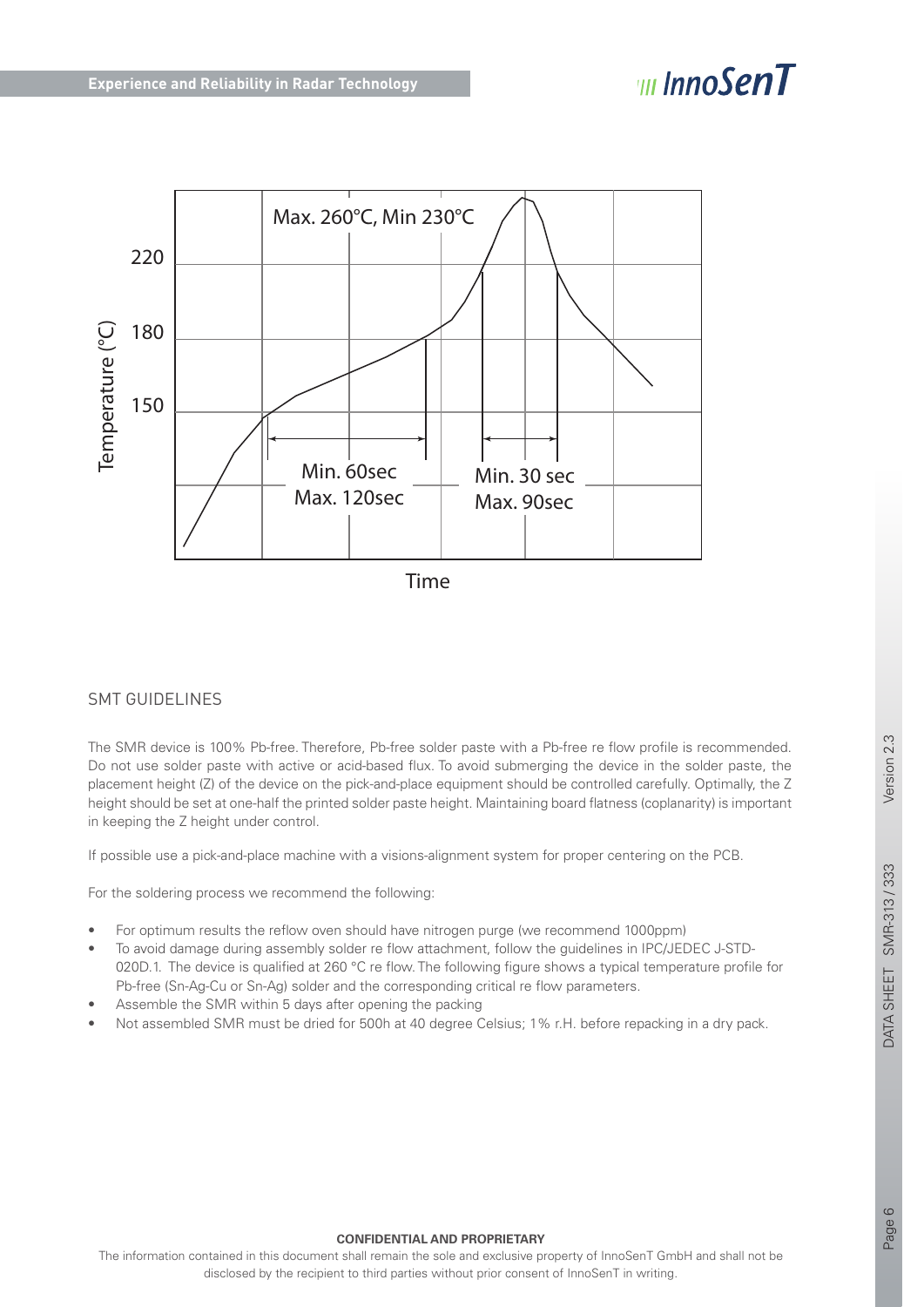

## PACKAGE FOOTPRINT

Recommended Footprint and Stencil Layout



Recommended stencil thickness 225um

## TAPE OF SMR-313/333

The SMR-313/333 will be delivered on tape with a width of 32mm.



### **CONFIDENTIAL AND PROPRIETARY**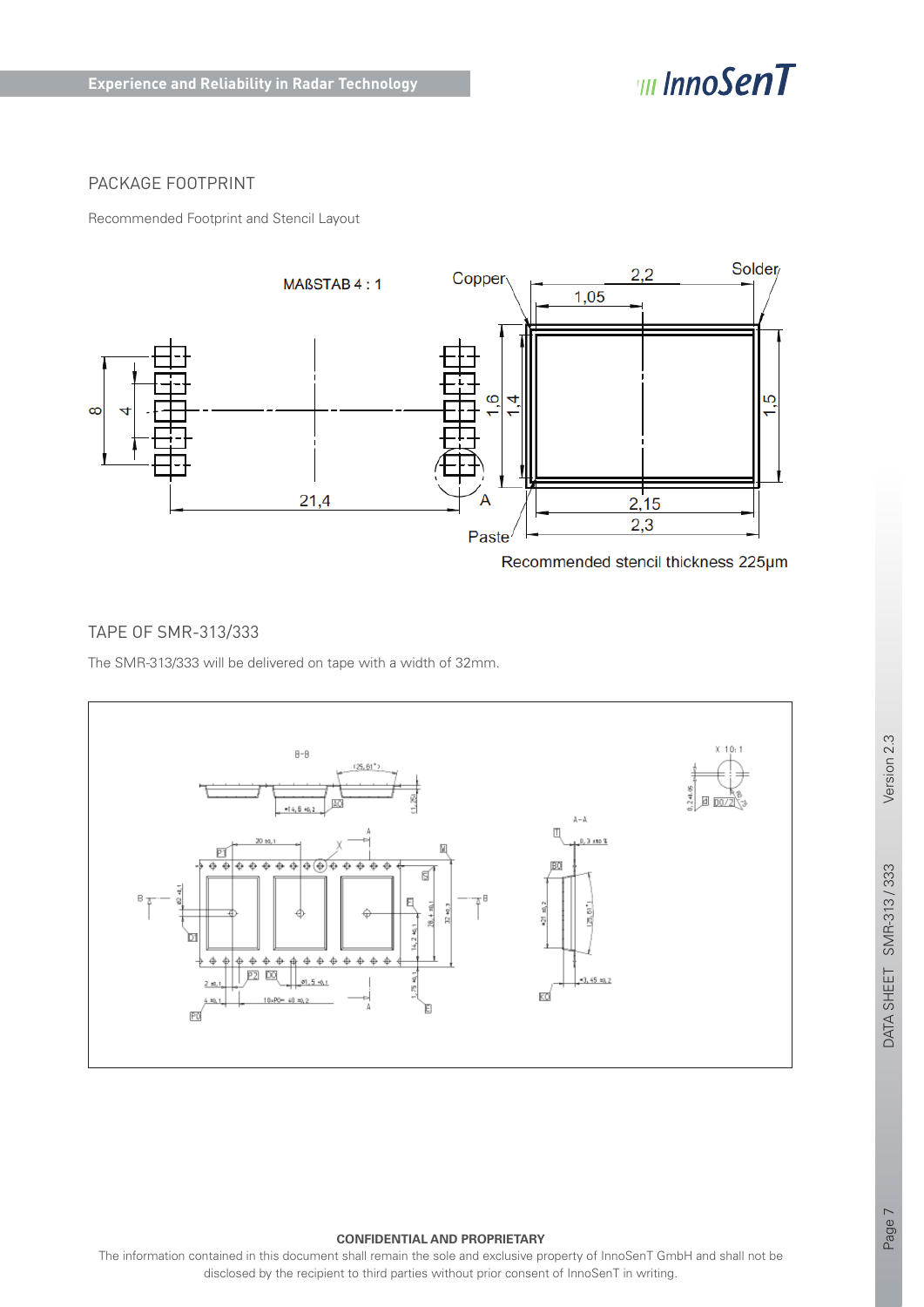

## Annex A

The information that will be given below is only a rough overview; for details please contact the local approval agencies. An overview over the frequency bands in Europe can also be found in the REC 70-03 (Annex 6) which is available under www.ero.dk

## Frequency Bands in US FCC 15.249

For the US-market the SMR-3X3 can be used



### **FCC approval**

This device complies with Part 15 of the FCC Rules and with RSS-310 of Industry Canada. Operation is subject to the following two conditions:

- (1) this device may not cause harmful interference, and
- (2) this device must accept any interference received, including interference that may cause undesired operation.

Warning: Changes or modifications made to this equipment not expressly approved by InnoSenT GmbH may void the FCC authorization to operate this equipment.

Manufacturers of mobile or fixed devices incorporating SMR3X3 Modules are authorized to use the FCC Grants for their own final products according to the conditions referenced in these documents. In this case, the FCC label of the module shall be visible from the outside, or the host device shall bear a second label stating "Contains FCC ID: UXS-SMR3X3"

Le présent appareil est conforme aux CNR d'Industrie Canada applicables aux appareils radio exempts de licence. L'exploitation est autorisée aux deux conditions suivantes:

(1) l'appareil ne doit pas produire de brouillage, et

(2) l'utilisateur de l'appareil doit accepter tout brouillage radioélectrique subi, même si le brouillage est susceptible d'en compromettre le fonctionnement.

#### NOTICE:

Changes or modifications made to this equipment not expressly approved by (manufacturer name) may void the FCC authorization to operate this equipment.

#### **CONFIDENTIAL AND PROPRIETARY**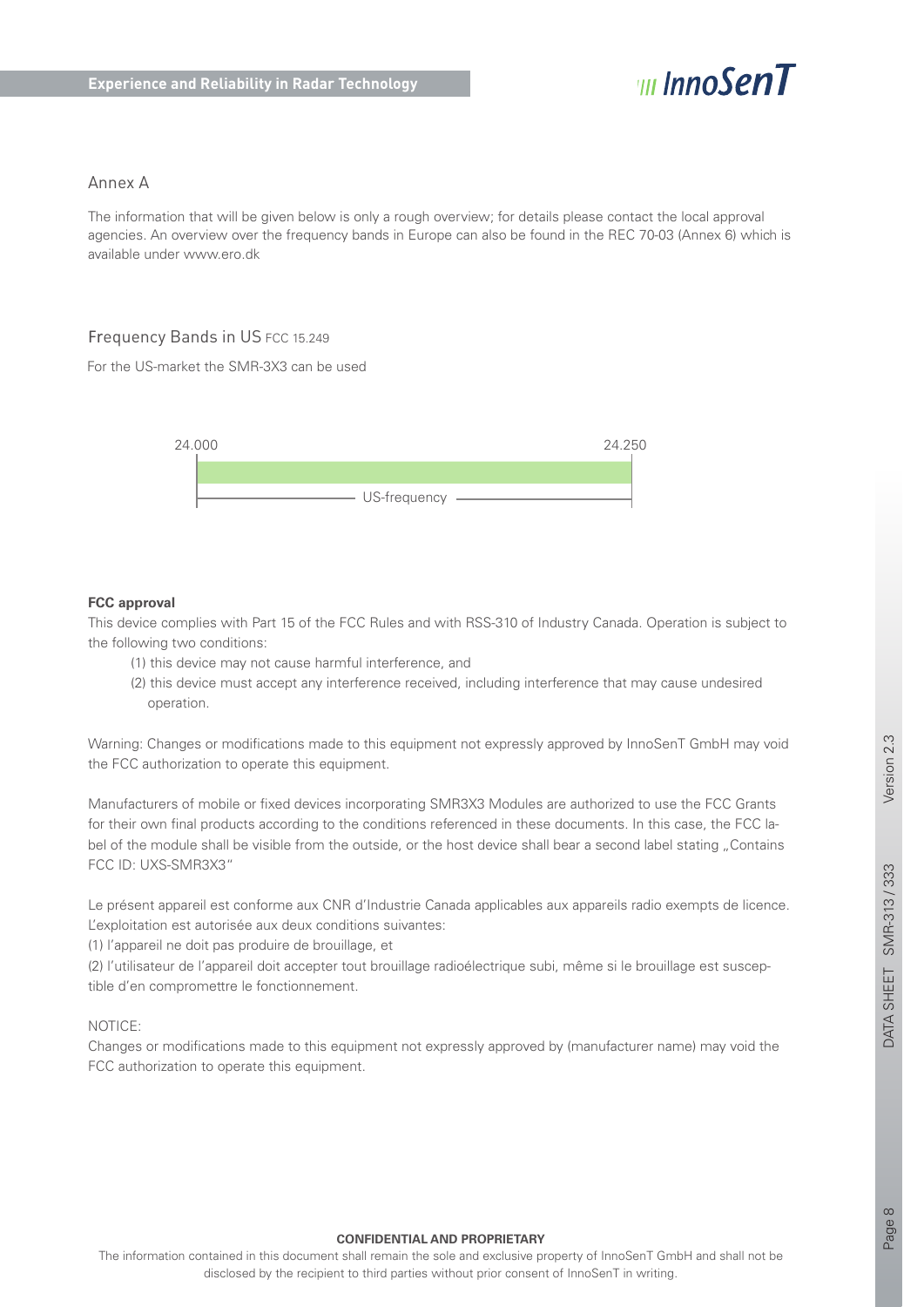

# Frequency Bands in Europe

Generally the SMR-3X3 can be used also for all countries in Europe.



#### Labeling **SMR-3X3**



# ORDER INFORMATION

|                               | antenna                                                                         |                                           |
|-------------------------------|---------------------------------------------------------------------------------|-------------------------------------------|
| <b>SMR</b><br>www.InnoSenT.de | system pattern 121°<br>$\hbox{I}\times\hbox{I}$<br>$\times$<br>111 <sup>o</sup> | system pattern<br>43<br>9° x 116°<br>118° |
| <b>SMR-313</b>                |                                                                                 |                                           |
| <b>SMR-333</b>                |                                                                                 |                                           |

# HANDLING PRECAUTIONS

To avoid damage to the devices, care should be exercised during handling. Proper Electrostatic Discharge (ESD) precautions should be observed at all stages of storage, handling, assembly, and testing.

## ESD INTEGRITY



ESD Robustness  $HBM = +/-1kV$  according to ANSI/ESDA/JEDEC JS-001 (R = 1.5kOhm, C = 100pF) for Electrostatic Discharge Sensitivity Testing, Human Body Model (HBM)-Component Level; CDM = +/- 500V according to JEDEC JESD22-C101 Field-Induced Charged Device Model (CDM), Test Method for Electrostatic-Discharge-Withstand Thresholds of Microelectronic Components.

#### **CONFIDENTIAL AND PROPRIETARY**